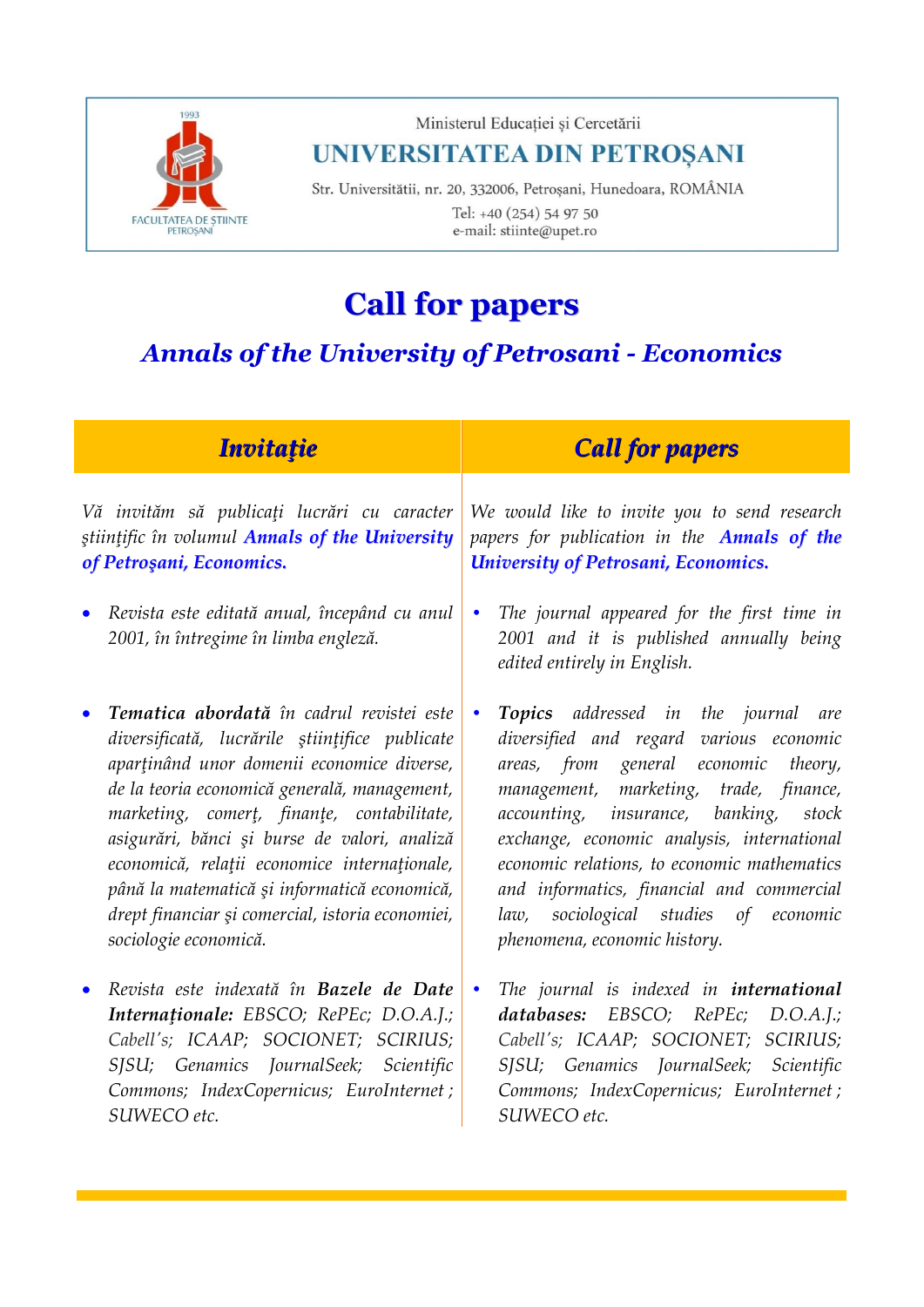#### *Informaţii generale*

- *Lucrarea va fi redactată în limba engleză (conform instrucţiunilor de redactare - Manuscript style AUPE). Fişierul va fi denumit după numele de familie ale autorilor (exemplu: Popa\_Preda.doc).*
- *Lucrarea va cuprinde un număr par de pagini (minim 8, maxim 14).*
- *Se pot trimite cel mult două lucrări, ca şi co-autor sau unic autor.*
- *Lucrările se vor trimite prin e-mail pe adresa: [annals.up.economics@gmail.com.](mailto:annals.up.economics@gmail.com) Autorii sunt responsabili pentru conţinutul întregului articol.*
- *Vă rugăm să completați și să trimiteți împreună cu lucrarea Declaraţia privind etica şi drepturile de autor.*

#### *Observaţii*

- *Trebuie respectată legătura logică între titlul articolului, rezumat, cuvinte cheie, conţinut şi concluzii.*
- *Articolele care nu respectă toate cerinţele acestui ghid nu vor fi acceptate spre publicare.*

#### *Termen*

- *Trimiterea articolelor 30 Noiembrie*

#### *Taxă publicare: 200 lei / lucrare*

*Taxa de publicare trebuie plătită după transmiterea rezultatului recenziei.*

*Beneficiar: Universitatea din Petroşani Cont (Cod IBAN):* **RO89 TREZ 3682 0F33 0800 XXXX** *deschis la: Trezoreria Petroşani C.U.I. Beneficiar: 4374849*

## *Ghidul autorilor Authors' Guidelines*

#### *General Guidelines*

- *The paper will be written entirely in English (following the instructions for authors - Manuscript style AUPE).*
- *All articles are subject to peer review and should have a standard size of 8, 10, 12 or 14 pages.*
- *Authors may submit no more than two papers as coauthor or single author.*
- *A soft copy of the manuscript is required to be sent to [annals.up.economics@gmail.com.](mailto:annals.up.economics@gmail.com) The authors are entirely responsible for the content of their article.*
- *Please complete and send together with your paper the*  **Ethics and copyright statement***.*

#### *Note*

- *The logical connection between the title of the article, abstract, key words, main content and conclusions should be respected.*
- *Articles that do not comply with all the requirements specified in the Author Guidelines will not be accepted for publication.*

#### *Deadline*

- *Full paper submission 30 November*

#### *Publication fee: 50 EUR / paper*

#### *The publication fee is payable after authors are notified of the review outcome.*

*Beneficiary: Universitatea din Petrosani (University of Petrosani) Bank account (IBAN): RO63 RNCB 0165 0201 7521 0001 Bank name: B.C.R. Petrosani, str. Mihai Viteazu, nr.4, Petrosani, Romania SWIFT code: RNCBROBU*

#### *Contact:* Conf. univ. dr. Imola DRIGĂ

*E-mail: [annals.up.economics@gmail.com](mailto:annals.up.economics@gmail.com) URL: <http://www.upet.ro/annals/economics/>*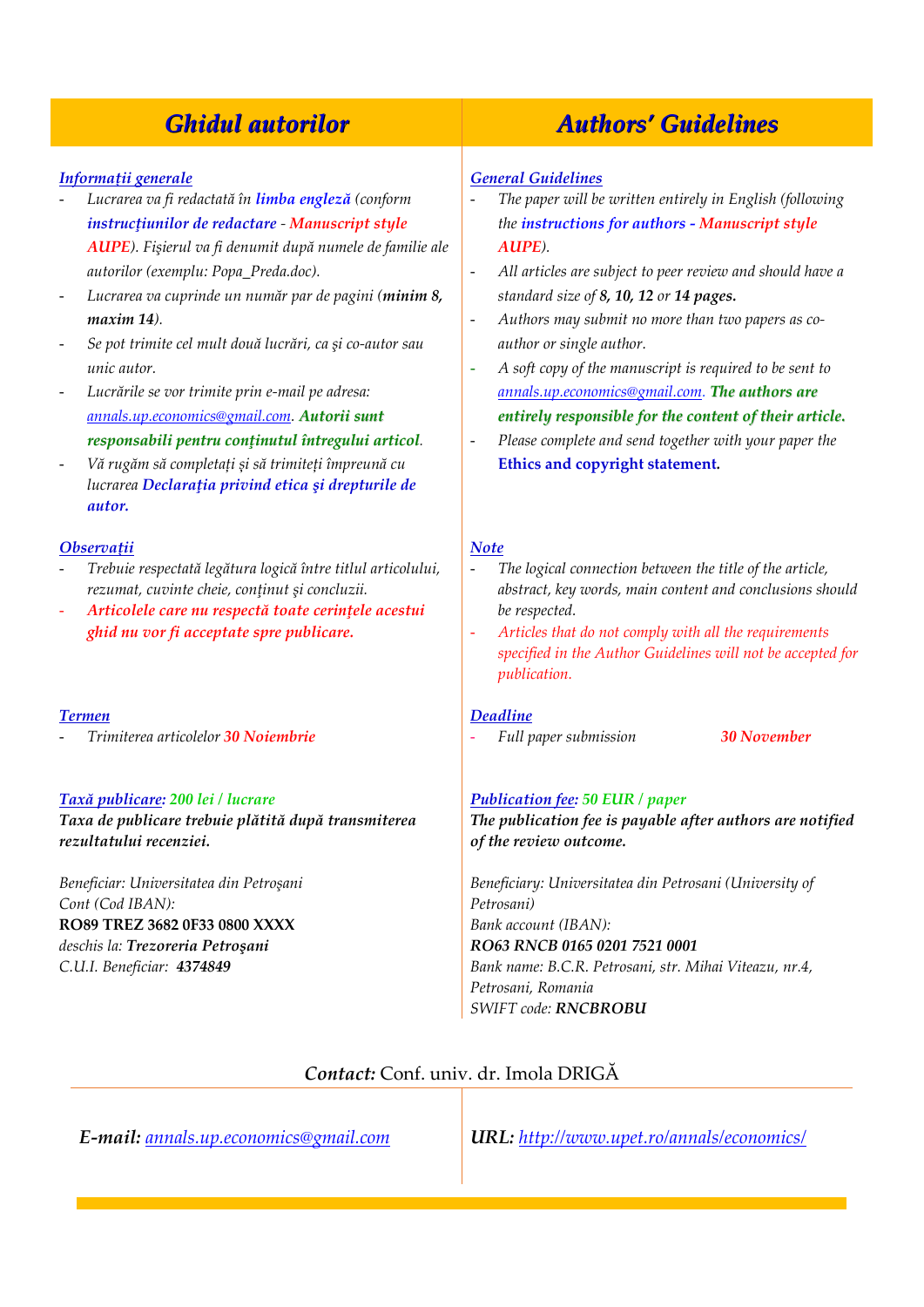*Editing Instructions*

 $(12 \text{ points})$  <Blank line 12 point high>

 $(12 \text{ points})$  <Blank line 12 point high>

 $(12 \text{ points})$  <Blank line 12 point high>

 $(12 \text{ points})$  <Blank line 12 point high>

## **THE TITLE OF THE PAPER WILL BE WRITTEN WITH CAPITAL**

### **LETTERS, CENTERED, TNR, 14 POINTS, BOLD**

 $(14 \text{ points})$  <Blank line 14 point high>

 $(14 \text{ points})$  <Blank line 14 point high>

#### **THE FIRST NAME AND THE FAMILY NAME will be written with capital letters, centred,**

**TNR, 12 points, bold,** being followed by asterisks, and in the footnote *the didactic and scientific degree,* 

*the position and place of work of the authors e-mail are indicated (TNR, 10 points, italic)*<sup>\*</sup>

 $(12 \text{ points})$  <Blank line 12 point high>

 $(12 \text{ points})$  <Blank line 12 point high>

<Tab> **ABSTRACT:** (TNR, 10 points, capital letters, bold) *The Abstract will only be in English and will have between 100 and 150 words, a single, left-right alignment, TNR, 10 points, italic.*

 $(10 \text{ points})$  <Blank line 10 point high>

 $(10 \text{ points})$  <Blank line 10 point high>

<Tab> **KEY WORDS:** (TNR, 10 points, capital letters, bold). *5-10 words, in English, TNR, italics, 10 points.*

 $(10 \text{ points})$  <Blank line 10 point high>

 $(10 \text{ points})$  <Blank line 10 point high>

<Tab> **JEL CLASSIFICATION:** (TNR, 10 points, capital letters, bold). *TNR, 10 points, italic*

*[\(http://www.aeaweb.org/journal/jel\\_class\\_system.php\)](http://www.aeaweb.org/journal/jel_class_system.php).*

 $(10 \text{ points})$  <Blank line 10 point high>

 $(10 \text{ points})$  <Blank line 10 point high>

 $(10 \text{ points})$  <Blank line 10 point high>

**1. THE TITLE OF THE CHAPTER:** capital letters, bold, TNR, 11 points, numbered with Arabic numbers.

 $(11 \text{ points})$  <Blank line 11 point high>

<Tab> The text paragraphs of the paper will be justified, single spaced, TNR, 11 points, regular. The paper will be edited in English; on A4 format (210 x 297), page setup, top/bottom 4,6 cm; left/right 3,7 cm, header/footer 1,27 cm (different odd and even, different first page), in WORD. The size of a <Tab> is 1.27 cm. The article should have a standard size of 8, 10 or 12 pages, including diagrams, graphs, tables and references. Between the last line before the title and the title of the chapter and between the title and the first next line a blank line is left for each.

 $(11 \text{ points})$  <Blank line 11 point high>

**1.1. Subchapter. Subchapters can be used in the text, numbered with the number of the chapter and a number showing the number of the subtitle within the chapter. The subchapters are TNR, 11 points, bold.**

 $(11 \text{ points})$  <Blank line 11 point high>

<Tab> The text is written in new paragraph and not continuing the subtitle, an 11 point blank line being left between the subtitle and the following text.

 $(11 \text{ points})$  <Blank line 11 point high>

**CITATIONS:** Citations in the text should be identified as follows:

- for one or two authors: (Koch &McDonald, 2000) or (Koch &McDonald, 2000, pp.32-33);
- for three or more authors: (Smith, et al., 2002).

#### **PRESENTATION OF THE MATHEMATICAL EQUATIONS**

 $(8 \text{ points})$  <Blank line 8 point high> The mathematical equations will be TNR, 11 points, regular, centred and numbered on the right with Arabic numbers between round brackets.

(8 points) 
$$
\langle
$$
 Blank line 8 point high>   
 $X^2 + Y^2 = Z^2$  (3 points)  $\langle$  Blank line 8 point high> (1)

 $\overline{a}$ 

*<sup>\*</sup> Assoc.Prof., Ph.D., University of Petroşani, Romania, e-mail*